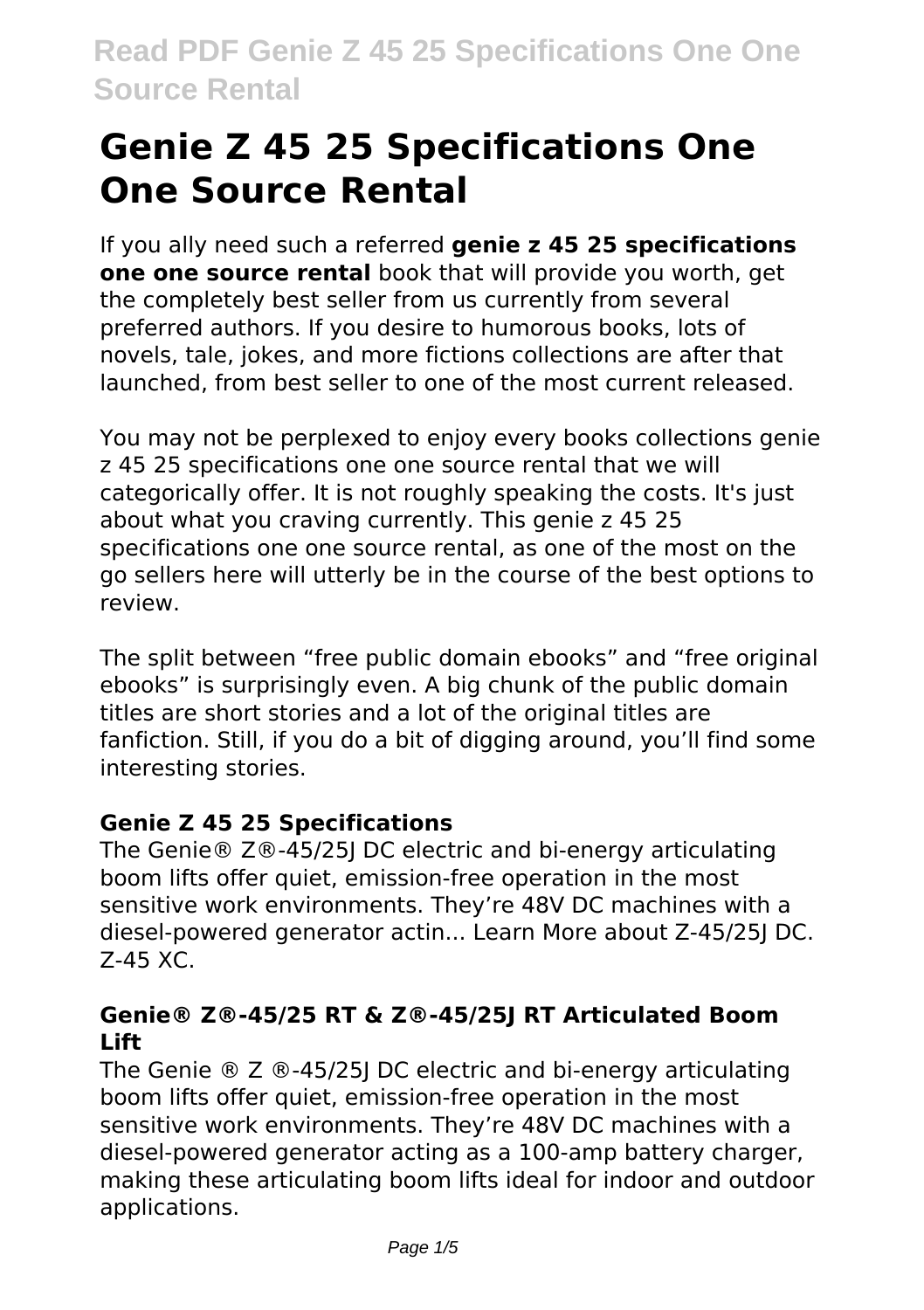# **Genie® Z®-45/25J DC Articulated Boom Lift**

Ideal for outdoor construction and industrial applications, the Genie®Z®-45/25J RT articulating boom lift provides lifting versatility with a combination of up, out and over positioning capabilities with outreach that's second to none. This model's tight turning radius and zero tailswing make for easy manoeuvring in confined work areas.

# **Genie® Z®-45/25 RT Articulated Boom Lift**

Genie Z-45/25 (Platform Lifts : Boom Lifts-Articulating) Crane Specifications, Load Charts, and Crane Manuals are for \*Reference Only\* and are not to be used by the crane operator to operate any type of crane, telehandler, lift truck or aerial access device.

# **Boom Lifts-Articulating Genie Z-45/25 Specifications ...**

Looking for equipment or trucks? Ritchie Bros. sells more new and used industrial equipment and trucks than any other company in the world. Equipment for sale on rbauction.com Equipment for sale on ironplanet.com Equipment for sale on mascus.com Sell your equipment

#### **Genie Z45/25 Boom Lift - RitchieSpecs Equipment Specs ...**

45.67 ft in. G Max Horizontal Reach. 25.1 ft in. Platform Rotation. 180 degrees. Platform Inner Length. ... 2017 GENIE Z45/25J Bi-Energy Electric Articulated Boom Lift. 301 ... OEM specifications are provided for base units. Actual equipment may vary with options. ...

# **Genie Z45/25J Bi Boom Lift - RitchieSpecs Equipment Specs ...**

Z™-45/25 RT • 51 ft 11 in (16.00 m) working height • 25 ft (7.62 m) horizontal reach • 23 ft 6 in (7.16 m) up and over clearance • Up to 500 lb (227 kg) lift capacity Z™-45/25J RT ft 2 in (16.07 m) working height ... GENIE Z45 25 RT SPECIFICATIONS Created Date:

# **GENIE Z45 25 RT SPECIFICATIONS - Durante Rentals**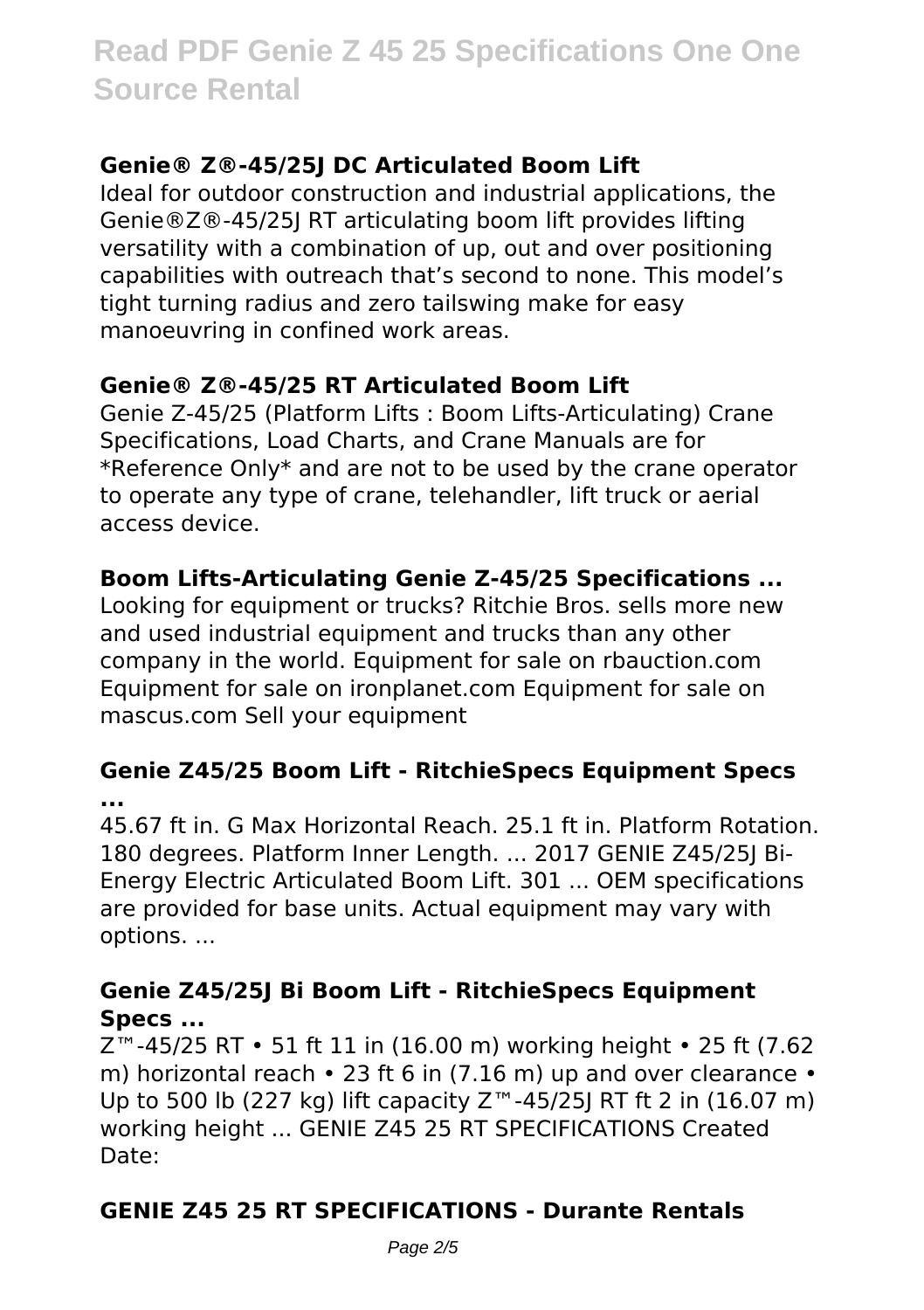The Genie® Z®-45 XC™ articulating boom is the redesigned Xtra Capacity™ version of the popular rough-terrain Genie Z-45/25 J RT diesel powered articulating boom. It can perform a wider range of heavier lift tas... Learn More about Z-45 XC Z-45/25J RT

# **Genie® Z®-45/25J DC Articulated Boom Lift**

Specifications. C G D F E B A C D E A B F G. www.genieindustries.com.au. Z. TM-45/25J DC. SELF-PROPELLED ARTICULATING BOOMS. \* The metric equivalent of working height adds 2m to platform height. U.S. adds 6 ft to platform height. \*\* In lift mode (platform raised), the machine is designed to operate on firm, level surfaces only.

# **Specifications - Genielift**

Z-45 XC. Articulated Boom Lifts. The Genie®Z®-45 XC™ articulating boom is the redesigned Xtra Capacity™ version of the popular rough-terrain Genie Z-45/25J RT diesel powered articulating boom. It can perform a wider range of heavier lift tasks on construction and industrial jobsites thanks to its dual lift capacity. Overview.

# **Genie® Z®-45 XC™ Articulated Boom Lift**

6.25 ft in. E Ground Clearance. 8 in. Platform . F Max Platform Height. 45.02 ft in. G Max Horizontal Reach. ... 2008 Genie S-40 2WD Diesel Telescopic Boom Lift, Boom Lift-- CALIFORNIA, USA. ... OEM specifications are provided for base units. Actual equipment may vary with options.

# **Genie Z45/22 2WD Boom Lift - RitchieSpecs Equipment Specs ...**

Perfect to work in congested areas with 4 ft 11 in (1.50 m) wide chassis and 2 ft. 8 in. (87 cm) turning radius. Proportional lift and drive controls for precise adjustments in tight areas. 30% gradeability drive performance and 4.0 mph travel speed.

#### **Genie® Z®-40/23 N & Z®-40/23 N RJ Articulated Boom Lift**

Specifications Models Z-45/25 DC & Bi Z-45/25J DC & Bi \* The metric equivalent of working height adds 2 m to platform height.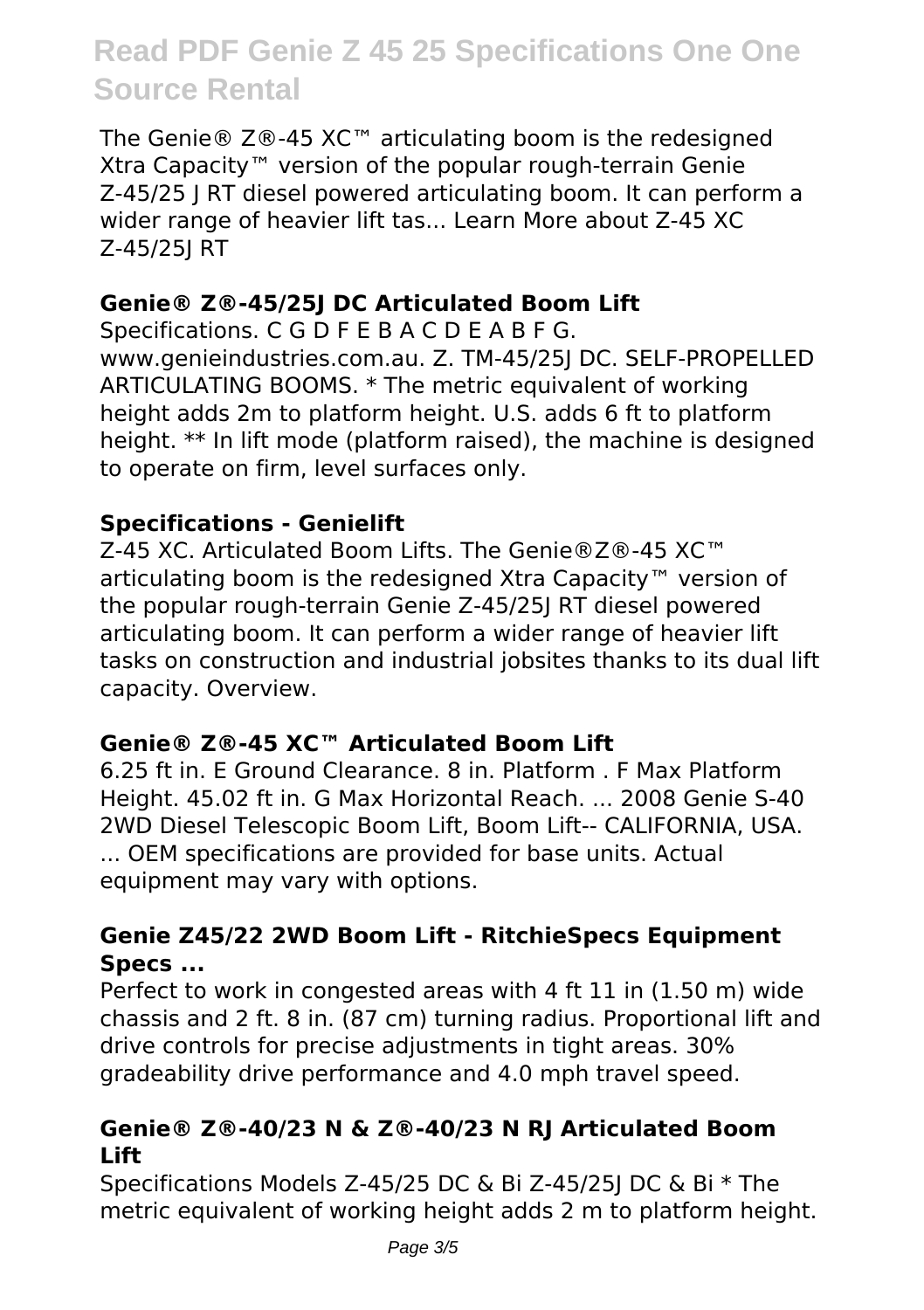U.S. adds 6 ft to platform height.

### **Self-Propelled Articulating Booms**

View and Download Genie Z-45/25 operator's manual online. Z-45/25 lifting systems pdf manual download. Also for: S-40, S-45, Z-45/25j, S-60, Z-45/25 rt, S-60hc, Z-45/25j rt, Z-51/30j, S-60trax, S-60x, Z-60/34, S-65, Z-80/60, Z-34/22 ic, S-65trax, S-80, S-80x, S-85.

#### **GENIE Z-45/25 OPERATOR'S MANUAL Pdf Download | ManualsLib**

Genie Z-45/25 RT Specifications Genie equipment from Terex Aerial Work Platforms (AWP) is built to provide superb reliability and safety when working at height. Products include Aerial Work Platforms, Articulated...

#### **Genie Z-45/25 RT Specifications CraneMarket**

narrOW. Z™-45/25 rt Z™-45/25J rt Z -60/34. PoSitioning and caPacity. Powered rotation lets you move the platform exactly where you need it, while the self-leveling feature keeps the platform level through the entire range of motion. 500 lb (227 kg) capacity is standard, easily handling up to two operators and tools.

#### **SELF-PROPELLED ARTICULATING BOOMS excellenT PoSiTioninG**

Contact Genie Industries if you have any questions. iii This manual covers the Genie Z-45/22 2WD and 4WD models produced from May 1994, starting with serial number Z-45-001523. The serial number plate is located under the engine side turntable cover. It is secured to the bulkhead near the hydraulic pump. Use the Genie Z-45/22 Service Manual, First

#### **Z-45/22 Service Manual - Genie**

11 in (28 cm) Overall Height - mast lowered. 7.40 ft (2 m) Overall Length. 214.60 in (545 cm) Overall Width. 6.40 ft (2 m) Wheelbase. 6.30 ft (2 m)